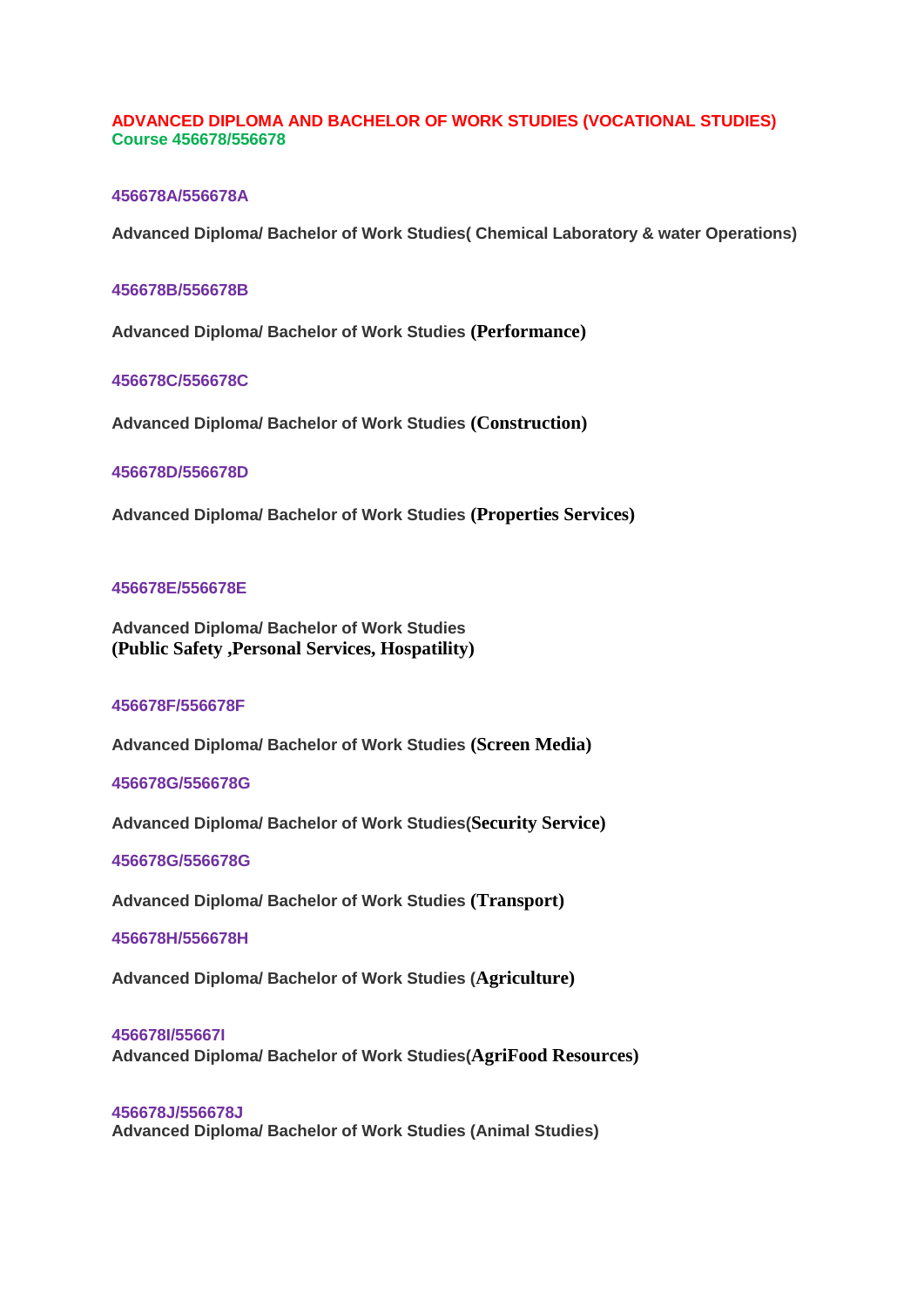**456678K/55668K Advanced Diploma/ Bachelor of Work Studies (Business)**

**456678L/55668L Advanced Diploma/ Bachelor of Work Studies (Community Services)**

**456678M/55668M Advanced Diploma/ Bachelor of Work Studies (Transport)**

**456678N/55668N Advanced Diploma/ Bachelor of Work Studies (Food Service)**

**456678O/55668O Advanced Diploma/ Bachelor of Work Studies (Health Service)**

## **456678P/55668P**

**Advanced Diploma/ Bachelor of Work Studies (Library Service)**

**456678Q/55668Q Advanced Diploma/ Bachelor of Work Studies (Manufacturing)**

#### **456678R/55668R**

**Advanced Diploma/ Bachelor of Work Studies (Marine Studies)**

#### **456678S/55668S**

**Advanced Diploma/ Bachelor of Work Studies (Marketing)**

### **456678A/556678EN**

**Advanced Diploma/ Bachelor of Work Studies( Engineering-Electrical/Civil/Mechanical/Others)**

- 6 Subjects-Advanced Diploma
- 12 Subjects Bachelor of Work studies

#### **Curriculum**

The same discipline subjects—Specialized discipline will on award Mixture of discipline subjects—General Engineering on award

- GE1 Electrical Wiring (EE)
- GE2 Electrical Machine (EE)
- GE3 Electrical Distribution (EE)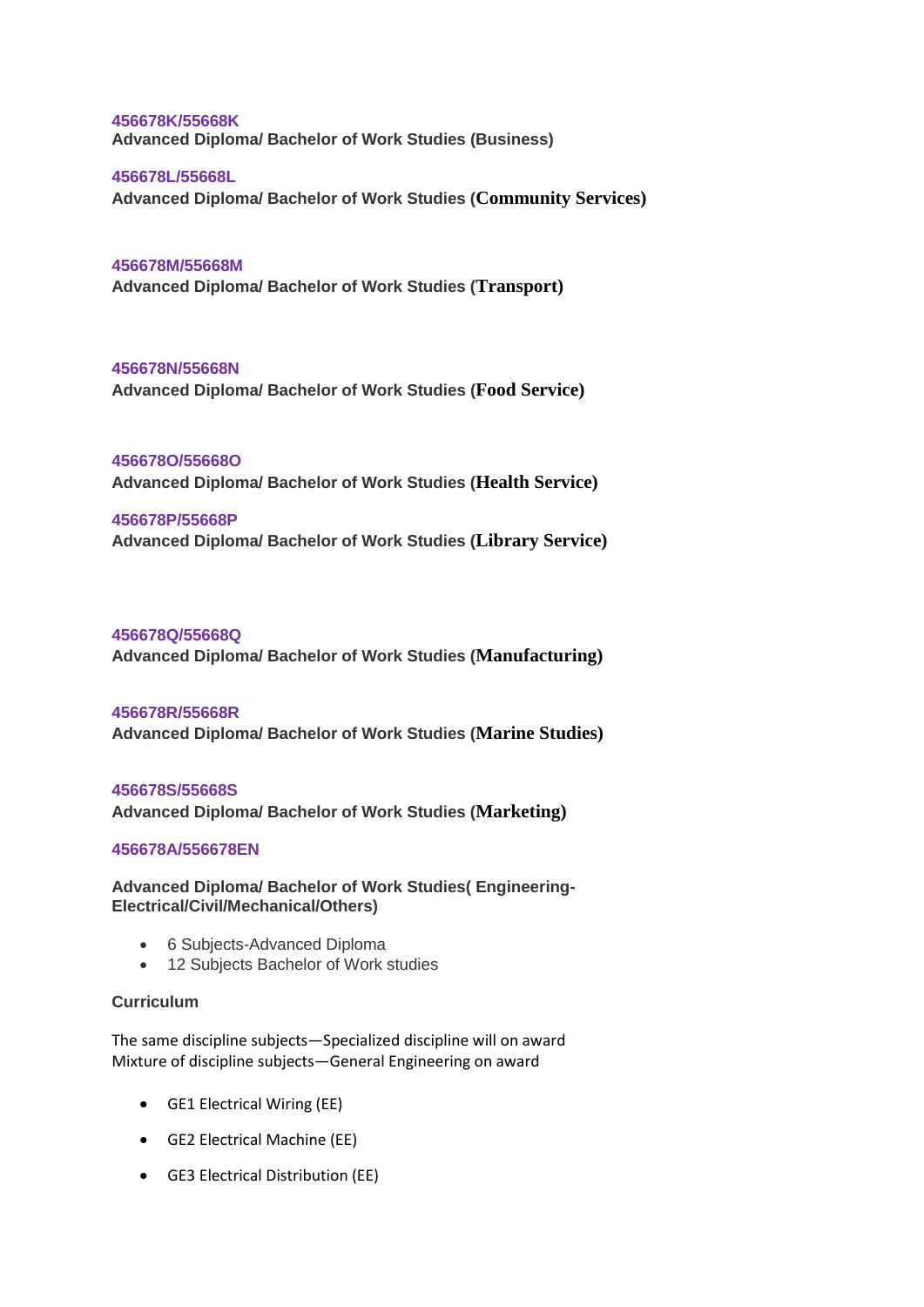- GE4 Power System Operation (EE)
- GE5 Power System Protection
- GE6 Occupational Health & Safety
- GE7 Project Management (EE/CE/ME)
- GE8 Electronics (EE)
- GE9 Process Control (EE/ME)
- GE10 Industrial Electronics (EE)
- GE11 Programmable Logic Controller (EE/ME)
- GE12 Photovoltaic Solar Electrical System
- GE13 Principle of Engine(ME)
- GE14 Fitting & Machining (ME)
- GE15 Building Construction (CE)
- GE16 Engineering Drawing I (EE/CE/ME)
- GE17 Pipe Fitting (CE/ME)
- GE18 Air-conditioning & Refrigeration (ME)
- GE19 Computer Programming (EE/CE/ME)
- GE20 Computer Networking (EE)
- GE21 Welding (ME)
- GE22 Painting & Decoration (CE)
- GE23 Pnuematics (CE/ME)
- GE24 Manufacturing Management (ME)
- GE25 Surveying (CE)
- GE26 Energy Efficient Building Design
- GE27 Machine Principle(ME)
- GE28 Hydraulic (CE/ME)
- GE29 Materials & Corrosion Prevention (CE/ME)
- GE30 Bricklaying (CE)
- GE31 Sprouting & Guttering (CE)
- GE32 Electronic Security Installation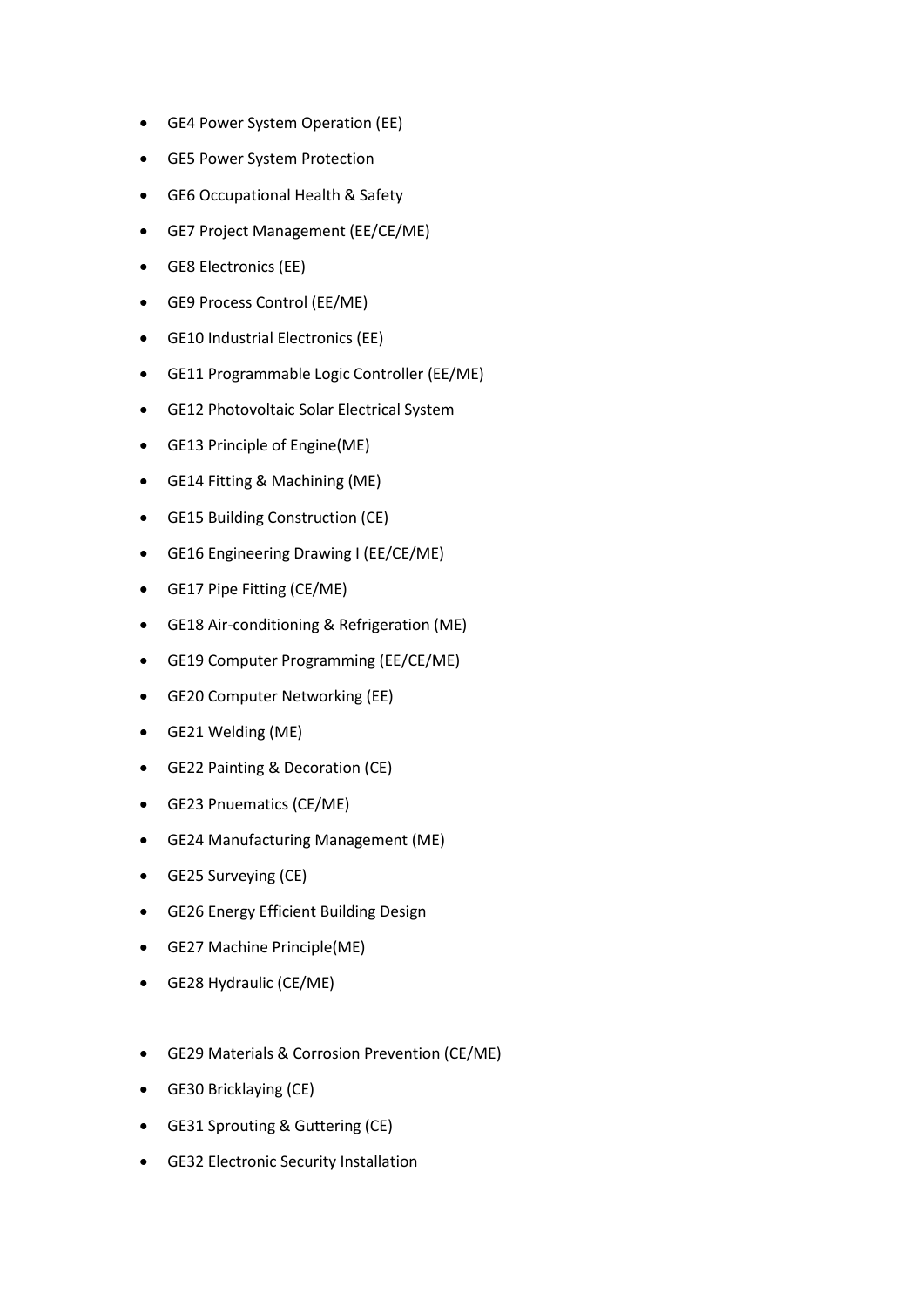- GE33 Explosion Protection
- GE34 Engineering Business Management
- -----------------------------------------------------------------------------------------------------
- BTech/BE Conversion
- IE1 Engineering Mathematics
- IE2 Engineering Physics
- IE3 Material Science
- IE4 Advanced Engineering Mathematics
- IE5 Mechanical Science
- IE6 Principle of Electricity
- IE7 Electrical Circuit I (EE)
- IE8 Electrical Circuit II (EE)
- IE9 Advanced Building Construction (CE)
- IE10 Transmission Line (EE)
- IE11 Electrical & Mechanical Engineering Work Experience
- **•** IE12 Civil Engineering Work Experience
- IE13 Advanced Workshop
- IE15 Advanced Engineering Design & Project Work
- IE16 Power System Analysis-Fault Calculation
- IE17 Power Line Design
- IE18 Building services
- IE19 PCB Design
- IE20 Maths References
- IE21 Electrical Principle
- IE22 Co-generation
- IE23 Industrial Computer System
- IE24 Microprocessor
- IE25 Power System Fundamental